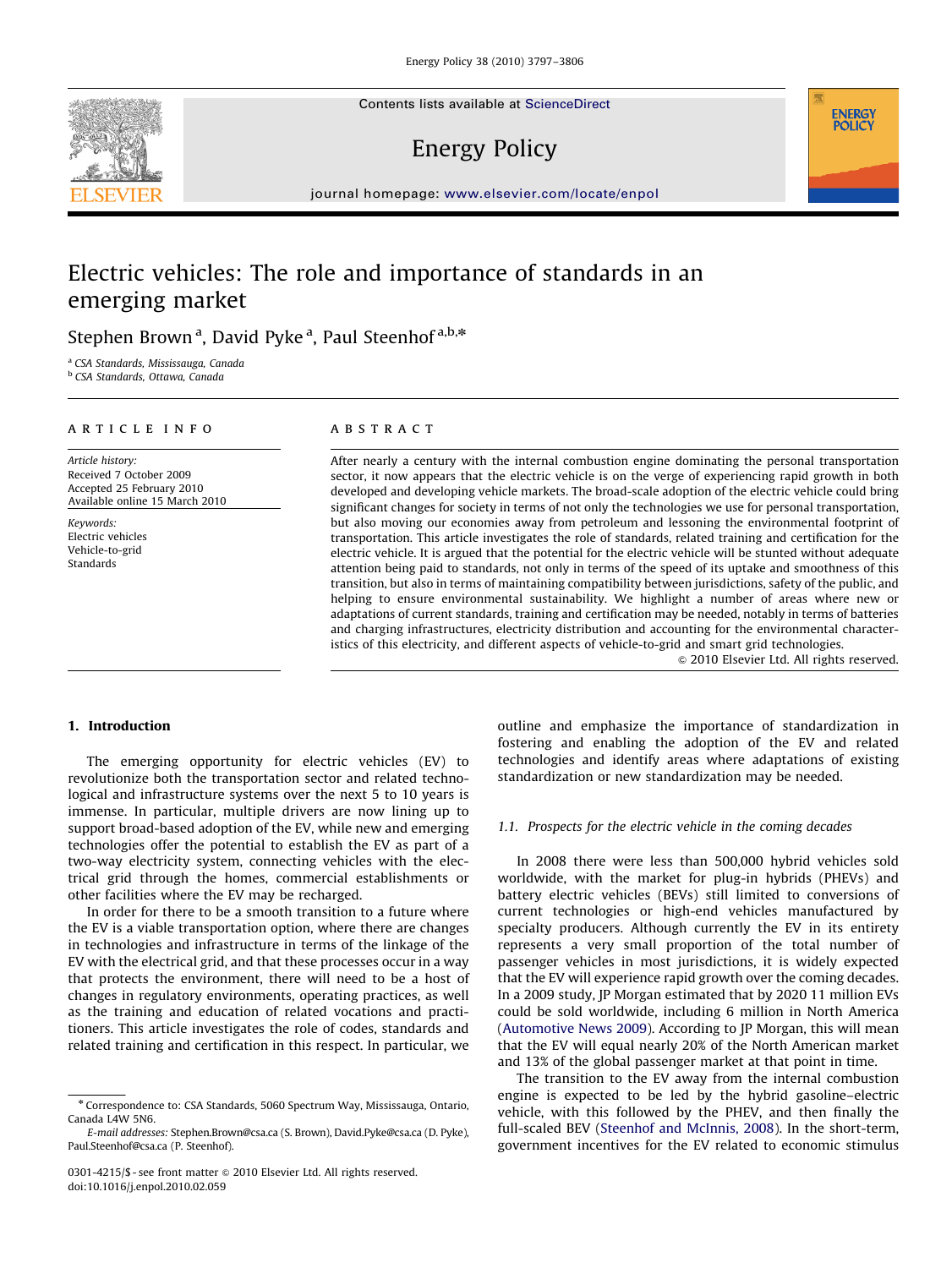and international competitiveness, efforts to mitigate climate change, as well as a push by governments to improve energy security will be the major catalysts for the EV. The United States, for example, recently announced upwards of \$2.5 billion US of funding and grants for a variety of EV-related companies and initiatives, intending to have one million EVs on the road by 2015 ([Anon, 2009a, b, c](#page--1-0)). China, meanwhile, is also focusing on the EV from the perspective of economic and energy policy. Notably, the government has made known its intent to position its auto manufacturing sector to be the largest global producer of EVs with a ten billion yuan (\$1.46 billion) program to help its industry with automotive innovation in addition to supporting consumption of the EV through generous fiscal incentives ([Bradsher, 2009](#page--1-0)). The importance of Japan in terms of the EV and the emphasis Japanese automakers are placing on the EV should also be recognized, both due to the leading role the country's auto manufacturers already have in the hybrid market as well as in terms of the country

#### 1.2. The role and importance of standards

The impacts of the EV in regards to public health and safety, environmental sustainability, as well as how quick this technology is adopted will be greatly influenced by the standards to which the EV and related infrastructure are designed and the adherence to these standards by manufacturers, technicians, and other related professionals. In this way, standards and training and certification based on these standards will likely come to play an important role in guiding and fostering the transition to the EV over the coming years. Internationally consistent standards will also be critical for ensuring compatibility between jurisdictions, a pivotal point underpinning international trade within the globally interconnected automotive and automotive parts markets and also the compatibility of EV-related infrastructure [\(Castaldo,](#page--1-0) [2009\)](#page--1-0).

strength in battery technology development and production.

Standards are also important when considering some of the theoretical underpinnings of standardization and that standards provide a mechanism to share knowledge and make this knowledge of a public good. This in effect increases the economic efficiency of development as producers and developers can share in best practices and lessons learn change learned to learnt. It is also important that, given the diverse and wide spectrum of technologies involved with the EV and seeing the varying level of development of each, standardization will have to play varying roles across the development spectrum. Namely, some technologies are more advanced, while others, and in particular those related to both batteries and V2G technologies, are at earlier stages of development. In this respect and as discussed throughout this paper, it will be important that standardization be undertaken from a performance-based perspective so that further technological advancement is compatible with all components of the EV electrotechnical system, safe, and environmentally sustainable.

The majority of standards are developed using a consensusbased approach, where stakeholders and experts from industry, government, academia, and the informed public come to agreement on acceptable performance levels and procedures. Their development is not directly under the control of government in most countries, but rather facilitated by accredited Standards Development Organizations (SDOs). SDOs help develop standards where there is a need identified by regulators, academics, industry, or voiced by the concerned public. Some of the most relevant SDOs to this article include the International Organization for Standardization (ISO) and the International Electrotechnical Commission (IEC), both operating at the international level. There are also a range of national-based SDOs focused on developing relevant standards and ensuring compatibility with international standards, such as the Institute of Electrical and Electronics Engineer (IEEE) and Underwriters Laboratories (UL) (both based in the United States), the Standardization Administration of the People's Republic of China (China), Japanese Standardization Association (Japan), the European Committee for Electrotechnical Standardization (Europe), Standards Australia Institute (Australia) or Canadian Standards Association (Canada). There are also the SDOs working in more specialized contexts, of which perhaps the most relevant is SAE International (Society of Automotive Engineers), an organization primarily focused on standards related to the automotive industry.

Standards were historically focused on contributing to health and safety in terms of product use and infrastructure design, engineering, and construction. With time they evolved to become broader in scope to include applications ranging from guidance on good management practice in business, adoption of energy efficiency practices, to the measurement of business performance or the measurement of environmental health. Now, the increasing complexities of both technology and societal challenges mean that standardization again has to move into new directions and areas. Specifically, with these changes there is the need to have standardization that focuses on systems and the components that contribute to the functioning of the system, as well as the consideration of social, cultural, environmental, and economic dimensions and interactions.

The importance for adequate and consistent standardization in supporting the broad-based uptake of the EV can be illustrated by considering technologies where standardization processes played a role in their respective uptake. One example in this regards is the uptake of the VHS relative to the uptake of Betamax technology. [Cottwell \(1992\)](#page--1-0) argued, for example, that more producers took up the VHS standard with this in turn resulting in consumers moved more readily to that product since there would be alternative sources of it. Thus, it was argued, standardization helped support the uptake of this technology. Another relevant illustration is that of Renault-Nissan Fluence coming out with a quick-change battery replacement feature that is compatible with the Better Place approach to battery switching ([Better Place, 2009\)](#page--1-0). Such compatibility and standardization across EV-related technologies and infrastructure will be a crucial enabling force that will drive the uptake of the EV into the future.

It is in this context that the need for standardization is relevant not only for the transportation sector, but also in terms of how electricity is sourced, stored, and the interactions with the electricity grid through vehicle-to-grid (V2G) technologies. New performance standards and regulations for systems, designs, infrastructure, and education will have to play a key role in this technological change by establishing consistent and compatible design and performance for technologies and infrastructure. These standards will have to be international in scope, going beyond national boundaries to ensure the market is not inhibited by incompatible options. This will be important not only in terms of the EV itself but also in terms of the infrastructure and the skills of those who charge and potentially service these vehicles.

#### 1.3. Recent and existing efforts related to standardization and the electric vehicle

A range of international standards as well as country-specific standards have existed for many years as related to the EV. There are also efforts to prioritize standardization efforts and needs in regards to ongoing developments with the EV and related infrastructure.